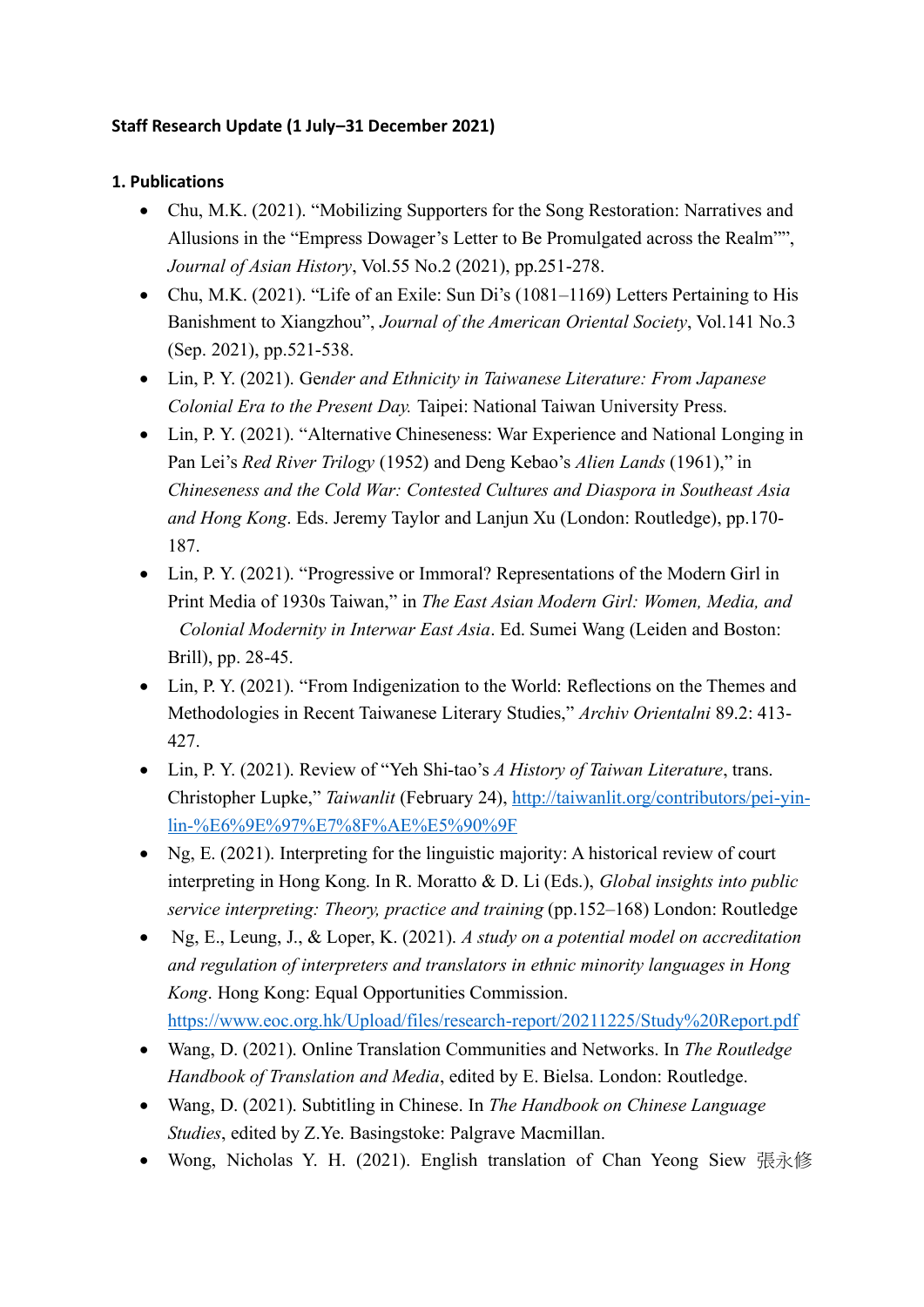"Searching for a Tiger" <尋虎> (2019), *Practice, Research and Tangential Activities* (PR&TA), issue 1, "Migrations,"<https://www.pratajournal.com/searchingforatiger>

- Wong, Nicholas Y. H. (2021). English translation and introduction to Huang Chong-kai 黃崇凱. "Ramón, Adolfo, Ernesto, and Che" <拉蒙、阿道弗、埃內斯托還有切> (2020), *Renditions* Vol. 96, 101–128.
- Yeung, M. S. (2021) *An American Pioneer of Chinese Studies in Cross-Cultural Perspective: Benjamin Bowen Carter as an Agent of Global Knowledge*. Leiden and Boston: Brill. 447 pages.
- Yeung, M. S. (2021) "Sightseeing, Recreation, Religion, and Literature: The Role of Canton's Haichuang Buddhist Temple in China-West Relations, 1750–1900," *Ming Qing Studies 2021* (November 2021), pp. 151-200.
- Zhou, Boqun. (2021). "Laozi." *The Encyclopedia of Ancient History: Asia and Africa*, [https://onlinelibrary.wiley.com/doi/10.1002/9781119399919.eahaa00725.](https://onlinelibrary.wiley.com/doi/10.1002/9781119399919.eahaa00725)

#### **2. Grants and Awards**

- Leung, Shuk Man (July 2021) 香港出版雙年獎 Hong Kong Publishing Biennial Awards, 2021《給孩子的港臺散文》(*Collected Essays for Children in Hong Kong and Taiwan*), co-edited with Joseph Shiu-ming Lau (劉紹銘). Hong Kong: The Chinese University of Hong Kong Press, 2019.
- Lin, P. Y. (with Su Yun Kim, July 2021). Harvard Yenching Institute Cross-national Interdisciplinary Research Grant for the project "Wars and Revolution in (E)motion: Inter-regional Cultural Exchanges in Cold War Asia" (US\$30,000).

# **3. Invited lectures/talks**

- 陳亮亮:〈遺民與清初雜劇創作〉,康樂及文化事務署香港公共圖書館、學海 書樓主辦:「國學講座:羅慷烈教授紀念講座」,2021年11月28日。
- Leung, Shuk Man "Ming Pao, Cultural Revolution and Hong Kong Identity Formation" 《明報》.「文革」.香港身份認同, Online keynote, Workshop on "Identity Studies", Hang Seng University of Hong Kong, 25 August, 2021.
- Ng, E. "Right to a Fair Trial and Right to Interpretation". Online plenary speech for the First International Conference on Forensic Linguistics – Forensic Linguistics: Challenges and Opportunities in Research and Practice. The University of Santo Tomas, the Philippines, 18 September 2021.
- Simmons, Richard Van Ness. "What was Mandarin before Pǔtōnghuà? Presented by invitation to the Master of Arts in International Language Education Programme at the Hong Kong University of Science and Technology, 10 November 2021.
- 鄧佩玲:〈《詩經》與音樂文學〉,康樂及文化事務署香港公共圖書館、學海書樓 主辦:「國學講座:羅慷烈教授紀念講座」,2021 年 11 月 14 日。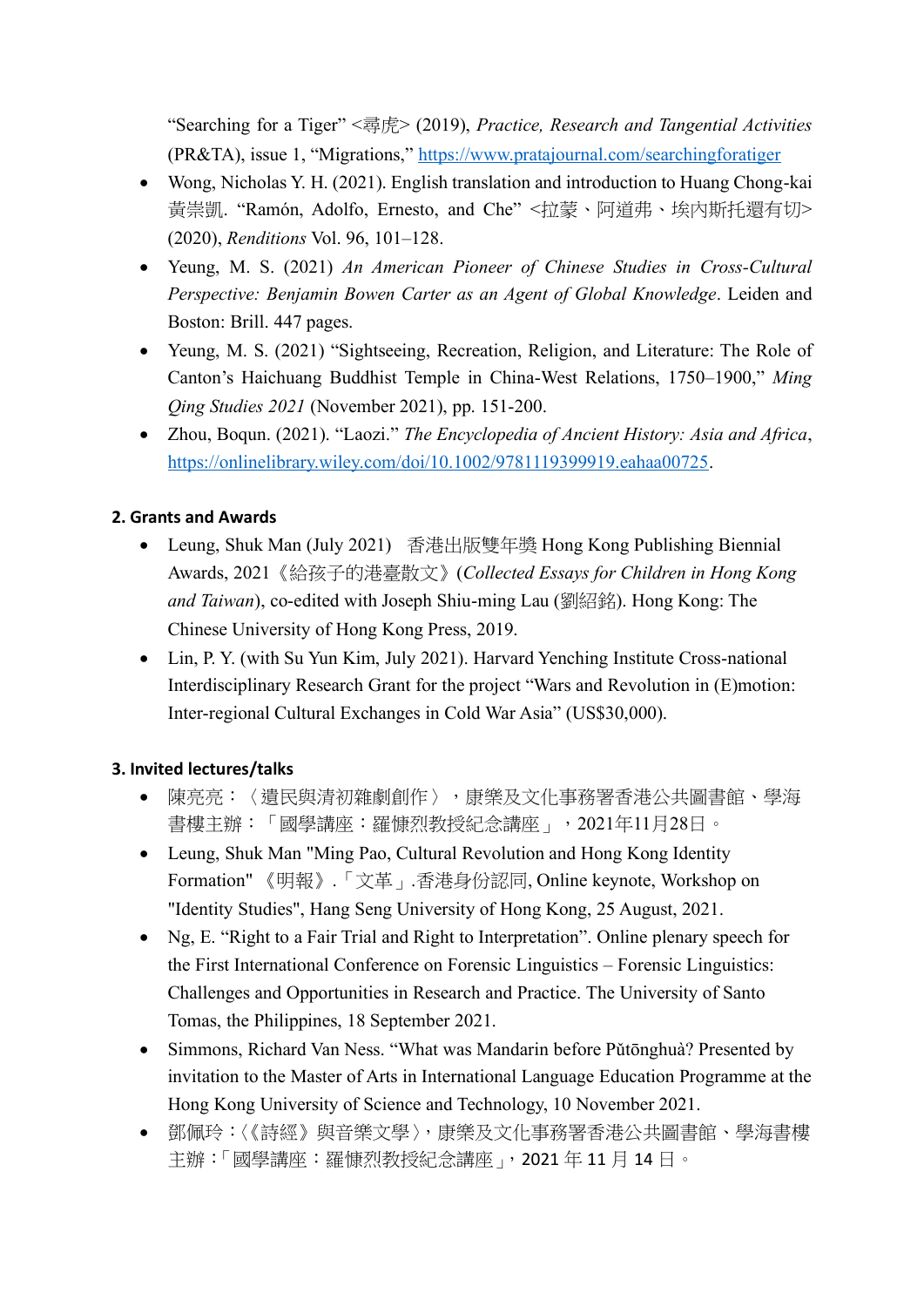(Tang, Pui Ling. "The *Shijing* and Musical Literature". Talk on Chinese Classics: Professor LO Hong-lit Memorial Lectures. Hong Kong Public Libraries, Leisure and Cultural Services Department and Hok Hoi Library, 14 November 2021.)

- Wong, Nicholas Y. H. "Poetry, Literary Criticism, and Translation in East Asia." Guest Lecturer for a graduate-level course, *Modernity and Its Critics*, HKU, 19 November 2021.
- Wong, Nicholas Y. H. Public discussant with Dipika Mukherjee on "The Art of Storytelling with Creative Writing." University of Chicago Yuen Campus in Hong Kong and the University of Chicago Graham School of Continuing Liberal and Professional Studies. 21 October 2021.
- Wong, Nicholas Y. H. "Textual Analysis and Intertextuality: Readings and Films in Environmental Humanities." Guest Lecturer at Hong Kong Baptist University, 16 October 2021.
- Wong, Nicholas Y. H. Public co-discussant with Jeremy Tiang on *State of Emergency: A Novel.* Conversations on Literature, Series II: Singapore and Malaysia (2021 文學對談系列二:聚集新馬), organized by School of Humanities at Nanyang Technological University, Singapore and City Book Room. 18 September 2021.
- Wong, Nicholas Y. H. "Hong Kong and Malaysia: A Poetics of Relation." Public speaker for Centre for Heritage, Arts and Textile (CHAT), 9 September 2021.
- Wong, Nicholas Y. H. Public co-discussant with Li Zishu 黎紫書 on *Land of Floating Customs* 《流俗地》. Conversations on Literature, Series II: Singapore and Malaysia (2021 文學對談系列二:聚集新馬), organized by School of Humanities at Nanyang Technological University, Singapore and City Book Room (in Mandarin). 24 July 2021.
- Wu, Cuncun, One of the invited speakers at the "Third Forum on Recent Research in Gender and Ming-Qing Culture", Online forum, Hong Kong Baptist University. December 10, 2021, <https://www.youtube.com/watch?v=k1XyxCL-I7Y>
- Zhou, Boqun. "Early Chinese Bamboo Texts (Lecture 1)," Methods in Sinology, Online Lecture Series, 7 Oct 2021. [\(https://www.youtube.com/watch?v=D\\_tE9A67t3w\)](https://www.youtube.com/watch?v=D_tE9A67t3w)
- Zhou, Boqun. "Early Chinese Bamboo Texts (Lecture 2)," Methods in Sinology, Online Lecture Series, 14 Oct 2021. [\(https://www.youtube.com/watch?v=ny8kRWud7Z0\)](https://www.youtube.com/watch?v=ny8kRWud7Z0)

# **4. Conference presentations**

• Ng, E. "Denial of a Fair Trial? Deficiency in Interpretation as a Convenient Ground of Appeal." Paper presented at the 15th Biennial Conference of the International Association of Forensic Linguists (IAFL15), Aston University, Birmingham, United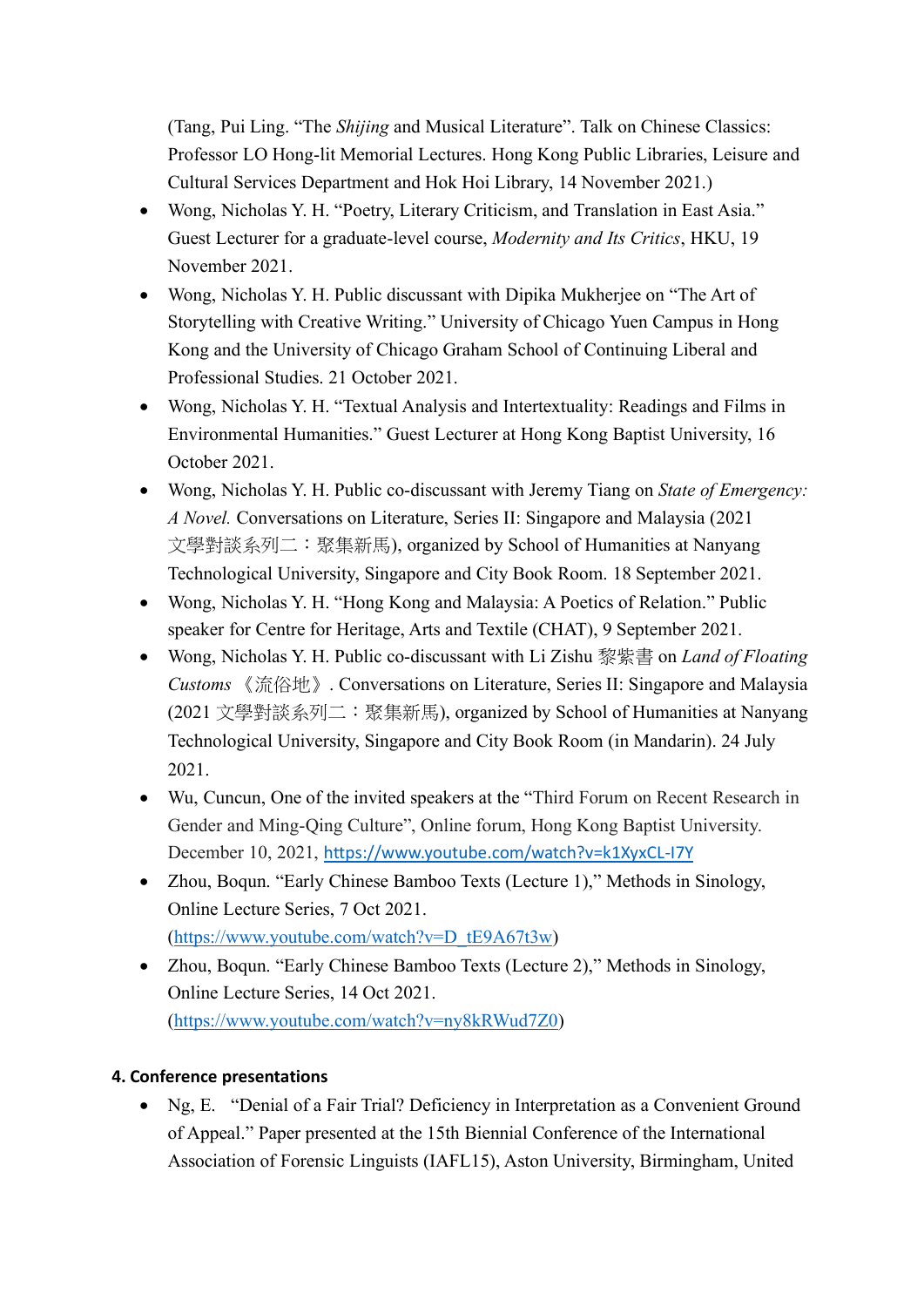Kingdom, 13–15 September 2021.

- Simmons, Richard Van Ness. "Reconsidering the Idea of a Táng Koine and its Connection to the Chinese Dialects." Delivered at the Annual Meeting of the American Oriental Society, Western Branch, hosted virtually via Zoom by the Department of East Asian Languages and Cultural Studies, UC Santa Barbara, October 21-23, 2021.
- Simmons, Richard Van Ness. "南海的漢語通語:由Selden十七世纪的中国地图谈起" [A Chinese Koine in the Southern Seas: From the Perspective of the 17th Century "Selden" Map of China]. Plenary talk given virtually, online at 中国社会科学论坛 (2021年•语言学)—— 汉语方言学暨纪念李荣先生百年诞辰国际学术研讨会 [Chinese Social Sciences Forum (2021 Linguistics) International Symposium on Chinese Dialectology Commemorating the Centenary of the Birth of Professor Lǐ Róng], hosted by Zhèjiāng Normal University 浙江师范大学, October 16-17, 2021.
- Simmons, Richard Van Ness. "The Emergence of the Sinophone Diaspora in the Southern Seas: from the perspective of the 17th century 'Selden' map of China." Presented online at the 23rd Biennial Conference of the European Association for Chinese Studies (EACS), hosted in Leipzig, Germany, August 24-28, 2021.
- Simmons, Richard Van Ness. "The Study and Research of Prestige Urban Varieties of Chinese: description, teaching, and learning 城市裏的華語威望語種研究:描述,教學和學習." Presented at the Sixth International Conference on Teaching Chinese as a Second Language 第六屆國際漢語教學研討會, hosted online by National Kaohsiung Normal University 國立高雄師範大學 , Kaohsiung, Taiwan, 7-9 July, 2021.
- 鄧佩玲:〈從清華簡《四告》「者魯」談《尚書》的「誥」體〉,「清華戰國 楚簡國際學術研討會」發表論文,北京:清華大學,2011年11月20-21日。 (Tang, Pui Ling. "The Gao Chapters of the *Shangshu* in Light of the Interjection *Zelu* in the Tsinghua Bamboo Strips." Paper presented at International Conference on Tsinghua Warring States Bamboo Slips, Tsinghua University, Beijing, China, 20-21 November 2021.)
- 鄧佩玲:〈《關雎》的主題詮釋—— 安大簡「左右教之」的啟示〉,「簡帛國際學術研討會(《詩》類文獻專題) 」發表論文,重慶:西南大學,2021年11月27-28日。 (Tang, Pui Ling. "Revisiting the Guan Ju: Some Reflections on *Zuoyou Jiao Zhi* in the Anhui University Bamboo Slips" Paper presented at International Conference on Bamboo and Silk Manuscripts, Southwest University, Chongqing, China, 27-28 November 2021.)
- 鄧小虎:〈文本的統一和分歧:經典典藉和中西學界〉,《路徑.成效.影響